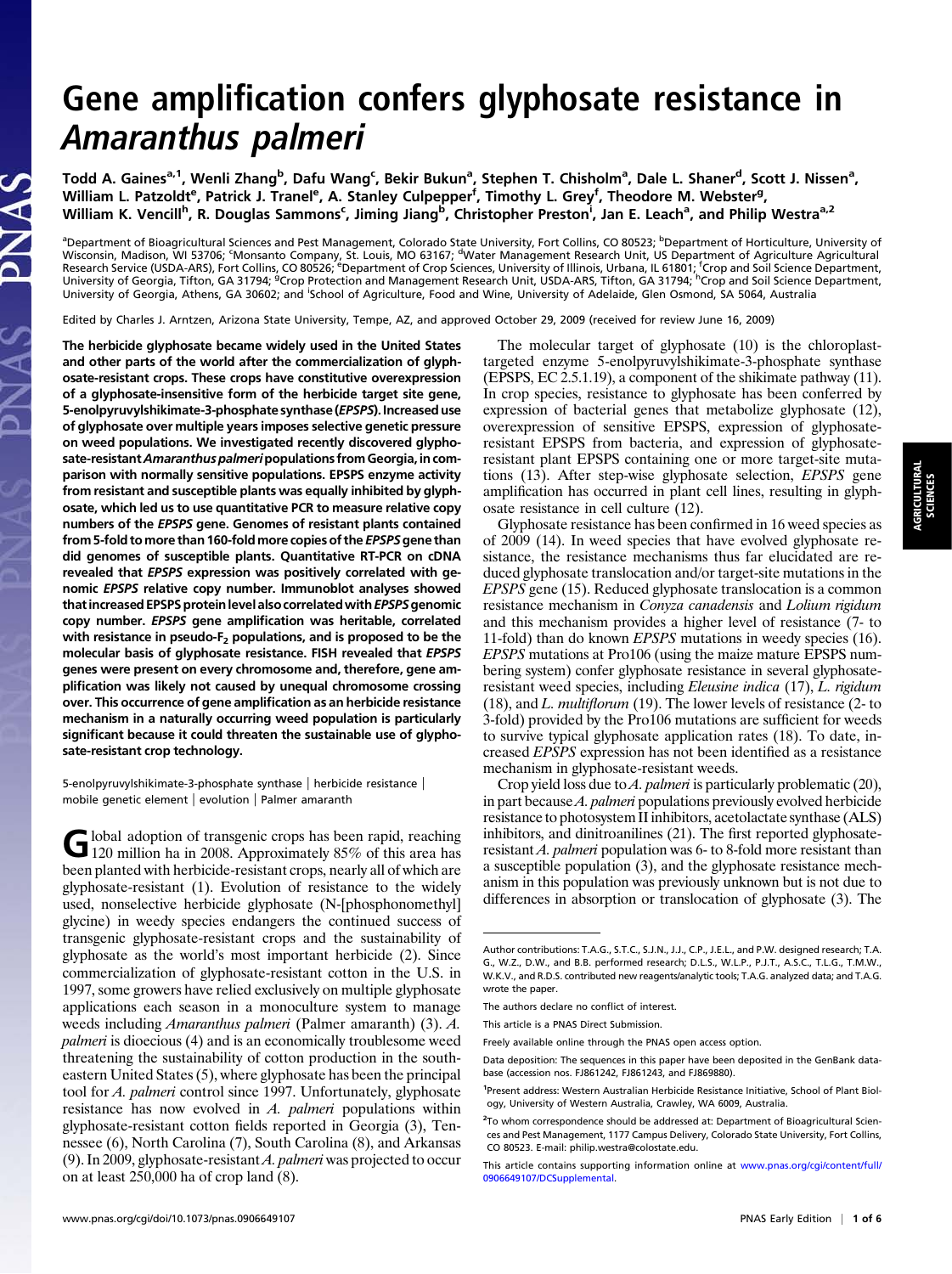mechanism is also not due to a ploidy change (3), because glyphosateresistant individuals had the reported  $A$ . palmeri genome size (22). Here, we use genetic and molecular analyses of EPSPS genes and proteins from glyphosate-resistant and -susceptible A. palmeri populations and demonstrate that amplification of the EPSPS gene is the glyphosate resistance mechanism.

## Results

**EPSPS cDNA Sequencing.** Target site mutations in the *EPSPS* gene confer 2- to 3-fold glyphosate resistance in several other weedy species (15). To determine whether a target site mutation was present in glyphosate-resistant A. palmeri, full-length cDNA of EPSPS was obtained by PCR from seven glyphosate-resistant (R) and two glyphosate-susceptible (S) A. palmeri plants collected from Georgia (United States). Sequence analysis did not reveal mutation in the R cDNA at the Pro106 residue known to confer glyphosate resistance in other weed species [\(Fig. S1\)](http://www.pnas.org/cgi/data/0906649107/DCSupplemental/Supplemental_PDF#nameddest=sfig01). An SNP occurred in position 316 of all EPSPS fragments from R individuals ([Fig. S1\)](http://www.pnas.org/cgi/data/0906649107/DCSupplemental/Supplemental_PDF#nameddest=sfig01), resulting in a substitution of a lysine for arginine. Some plant species susceptible to glyphosate contain a lysine at this position, suggesting that this polymorphism is not conferring glyphosate resistance.

Effect of Glyphosate on EPSPS cDNA and Shikimate Levels. Shikimate accumulates in plants when EPSPS is inhibited by glyphosate because shikimate-3-phosphate, a substrate in the reaction catalyzed by EPSPS, converts to shikimate and accumulates faster than it can be consumed in other metabolic pathways (11). Glyphosate R and S plants originating from Georgia populations were sampled for shikimate accumulation and RNA before and 8 h after treatment (HAT) with water or 0.4 kg ha<sup>-1</sup> glyphosate. The S plants accumulated shikimate after glyphosate treatment, whereas R plants did not (Table 1). Using quantitative RT-PCR, EPSPS transcript abundance was measured relative to ALS (EC 4.1.3.18), a low-copy gene with known monogenic inheritance in Amaranthus species (23). Compared with S plants, R plants had, on average, 35-fold higher EPSPS expression relative to ALS (Table 1), and expression was unaffected by glyphosate treatment.

EPSPS Gene Copy Number Correlates with Glyphosate Resistance. DNA blot hybridizations indicated an increase in EPSPS copy number in R relative to S plants [\(Fig. S2](http://www.pnas.org/cgi/data/0906649107/DCSupplemental/Supplemental_PDF#nameddest=sfig02)). We used quantitative PCR to more accurately measure relative genomic copy numbers of the EPSPS gene relative to  $ALS$  in R and S individuals. Genomic EPSPS copy numbers relative to ALS ranged from 1.0 to 1.3 ( $n =$ 12) for S plants, whereas relative copy numbers for R plants were much higher, varying from 5 to more than 160 ( $n = 12$ ) (Fig. 1).

In a leaf disk assay using 250 μM glyphosate, all 12 S plants accumulated shikimate, an indication that EPSPS was inhibited, whereas 10 of 12 R plants did not accumulate shikimate, indicating that EPSPS was still functioning (Fig. 1). The R plant with the lowest relative EPSPS copy number accumulated a modest amount of shikimate, the  $\tilde{R}$  plant with a relative *EPSPS* copy number of 65 accumulated shikimate to levels only slightly above



Fig. 1. Increase in genomic copy number of EPSPS correlates with reduced shikimate accumulation in 12 individuals each of glyphosate-resistant (filled circles) and -susceptible (open triangles) A. palmeri plants. Increase in genomic copy number of EPSPS is relative to ALS as measured using quantitative PCR on genomic DNA. Shikimate accumulation was measured after incubation in 250 μM glyphosate in an in vivo leaf disk assay.

background, and both accumulated much less shikimate than the S plants (Fig. 1).

To determine whether the association between glyphosate resistance and increased EPSPS copy number was heritable, two pseudo- $F_2$  populations were generated, one by hand-pollinating and one by open-pollinating  $F_1$  plants that were verified resistant by treatment with 0.4 kg ha<sup>-1</sup> glyphosate. The F<sub>1</sub> plants had a glyphosate R male parent and an S female parent. EPSPS relative copy number was determined for the parents of the handpollinated pseudo- $F_2$  population, in which the  $F_1$  male parent had 18 relative *EPSPS* copies and the  $F_1$  female parent had 39 relative *EPSPS* copies. The pseudo- $F_2$  populations segregated for both relative EPSPS copy number and glyphosate resistance, and these two traits were strongly associated (Fig. 2 A and B). Relative EPSPS copy number ranged from one to greater than the sum of copy numbers from both parents (Fig. 2A). Generally,  $pseudo-F<sub>2</sub>$  individuals with increased copy number did not accumulate shikimate at 250 μM glyphosate, indicating that they were resistant to that glyphosate dose, although a few individuals with >20 relative copies accumulated shikimate at levels slightly higher than background after treatment with 250 μM glyphosate. All pseudo- $F_2$  individuals with 1 relative *EPSPS* copy were distinguishable by high shikimate accumulation, indicating that they were susceptible to glyphosate and that the population was segregating for glyphosate resistance (Fig. 2 A and B).

EPSPS Transcript Abundance Correlates with EPSPS Genomic Copy **Number.** Selected individuals from pseudo- $F_2$  and parental populations were measured for EPSPS transcript accumulation using quantitative RT-PCR. Plants with a relative EPSPS:ALS genomic

Table 1. Expression of EPSPS cDNA in glyphosate-resistant and -susceptible A. palmeri is not affected by glyphosate treatment

| Biotype     | Glyphosate               | Shikimate 8 HAT<br>$(\Delta$ ng shikimate $\mu L^{-1}$ ) | EPSPS expression relative to<br>ALS 8 HAT $[2^{(\Delta \text{Ct})}]$ |
|-------------|--------------------------|----------------------------------------------------------|----------------------------------------------------------------------|
| Susceptible | -                        | 0.5(0.3)                                                 | 0.8(0.1)                                                             |
| Susceptible | ÷                        | 15.0(1.8)                                                | 0.8(0.1)                                                             |
| Resistant   | $\overline{\phantom{a}}$ | $-0.9(0.6)$                                              | 35.1(4.7)                                                            |
| Resistant   | -                        | $-0.5(0.3)$                                              | 35.0(5.7)                                                            |

EPSPS cDNA was measured relative to ALS using quantitative PCR and expressed as  $2^{\wedge} \Delta$ Ct (threshold cycle), where  $\Delta$ Ct = (Ct, ALS – Ct, EPSPS). The + glyphosate data were obtained 8 HAT with 0.4 kg ha<sup>−1</sup> glyphosate, and the – glyphosate data were obtained 8 HAT with water. Means and standard errors (in parentheses) are from two experimental runs with four biologic replicates each.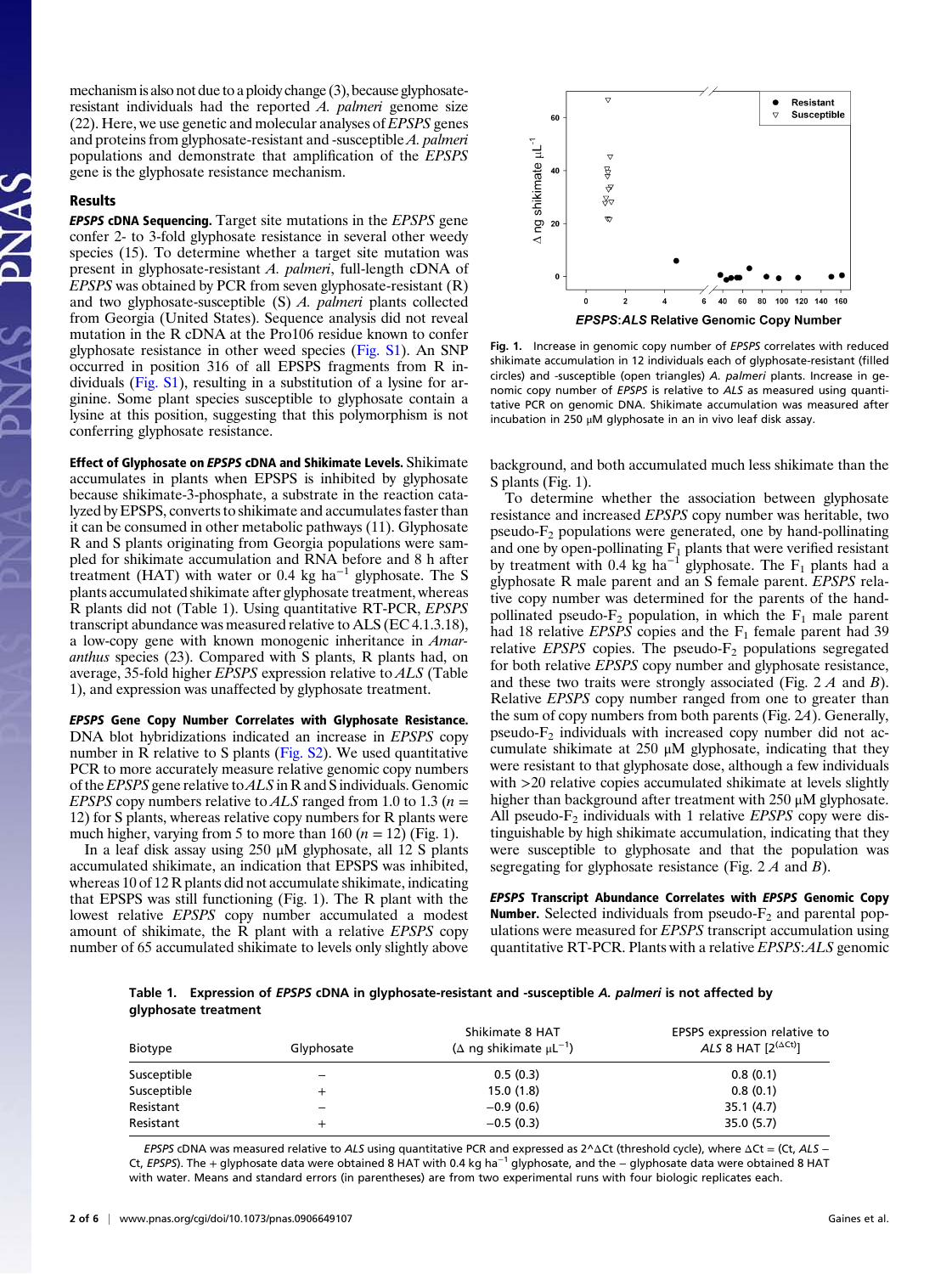

Fig. 2. EPSPS genomic copy number and glyphosate resistance cosegregate in pseudo-F<sub>2</sub> A. palmeri populations. EPSPS copy number relative to ALS and accumulation of shikimate were determined as described in Materials and Methods. Insets: Relative copy number histograms in pseudo- $F_2$  populations generated using (A) hand pollination  $(F_1 \text{ male parent } 18 \text{ relative } EPSPS)$ copies and  $F_1$  female parent 39 relative EPSPS copies) and (B) open pollination (parental relative copy number not measured).

copy number of 1:1 had a relative EPSPS:ALS transcript abundance of  $\approx$ 1:1 (Fig. 3), whereas plants with increased relative EPSPS genomic copy number had increased EPSPS relative transcript abundance (Fig. 3). There was a strong correlation  $(r = 0.76, P < 0.0001)$  between relative *EPSPS* genomic copy number and transcript abundance (Fig. 3).

EPSPS Quantity and Activity Correlate with EPSPS Genomic Copy Number. EPSPS protein quantity was measured with immunoblotting. The EPSPS signal in plants with increased EPSPS relative copy number rapidly saturated, preventing quantification relative to plants with lower copy number. Thus, we loaded half as much total soluble protein (TSP) for plants with >20 relative EPSPS copies as for plants with <20 relative copies. EPSPS signal intensity had a significant positive relationship ( $R^2 = 0.85$ ,  $P < 0.0001$ ) with *EPSPS* genomic copy number in S, R, and pseudo- $F_2$  plants (Fig. 4).

We conducted an EPSPS activity assay to compare the EPSPS activity in resistant pseudo- $F_2$  plants with increased *EPSPS* genomic copy number relative to a susceptible pseudo- $F_2$  plant with no increase in relative copy number. EPSPS activity was measured using phosphate released by EPSPS and was much lower in the susceptible pseudo- $F_2$  plant than in resistant pseudo- $F_2$  plants (Fig. 5), because the pseudo- $F_2$  plant with 54 relative copies exhibited  $\approx 20$  times more EPSPS activity than the plant with 1 relative copy. The  $IC_{50}$  values (glyphosate dose that inhibited 50% of EPSPS activity) for three samples with greater than 1 relative EPSPS copy were lower but not statistically dif-



Fig. 3. Increase in EPSPS genomic relative copy number is positively correlated with increase in EPSPS cDNA expression levels in selected A. palmeri glyphosate-resistant (filled circles), -susceptible (open circles), and pseudo- $F_2$ individuals [pseudo-F<sub>2</sub> hand pollinated (open triangles), open pollinated (open squares)]. Genomic copy numbers and expression levels are relative to ALS and were determined by quantitative PCR as described in Materials and Methods.

ferent ( $\alpha = 0.05$ ) from the IC<sub>50</sub> for the sample with 1 relative copy (Fig. 5), indicating that EPSPS from plants with increased EPSPS copy number is as sensitive to glyphosate inhibition as EPSPS from plants lacking increased EPSPS copies.

Distribution of the Amplified EPSPS Gene in the A. palmeri Genome. We used FISH to determine the chromosomal locations and distributions of the amplified EPSPS genes. A 1-kb fragment from the EPSPS gene was used as the FISH probe. The reported chromosome number for A. palmeri is  $2n = 34$  (24), and we observed FISH signals dispersed throughout the genome in an R individual (Fig. 6). A uniform FISH signal pattern was also observed in most interphase nuclei (Fig. 6). These results suggest that the amplified EPSPS genes were randomly inserted into the A. palmeri genome. In contrast, we did not observe unambiguous FISH signals in the majority of metaphase or interphase cells prepared from an S individual. One or few putative FISH signal spots were observed in some interphase nuclei from the S individual. However, it was technically difficult to distinguish such putative FISH spots from background signals. The EPSPS copy number was not characterized in the R individual plant, but the average copy number in R plants ( $n = 12$ ) was 77 ( $\pm 14$ ) (Fig. 1).

## Discussion

We demonstrate that the recent evolution of glyphosate resistance in a weed population is due to EPSPS gene amplification and increased EPSPS expression. Increased expression of EPSPS as a molecular glyphosate resistance mechanism has been reported to endow relatively low-level glyphosate resistance in laboratory studies (25–27), but this report concerns a field weed population. The data reported here indicate that an EPSPS gene amplification in glyphosate-resistant A. palmeri from Georgia results in high levels of EPSPS expression and that this mechanism imparts high-level glyphosate resistance. The gene amplification is not due to genome duplication (i.e., ploidy change) (3). EPSPS is normally a low-copy gene in plants: rice has one EPSPS locus (28) and Arabidopsis has two loci (29).

It is unknown whether the EPSPS gene amplification existed within the A. palmeri population in Georgia before glyphosate selection pressure or whether EPSPS gene amplification occurred during a period of <7 years over which glyphosate was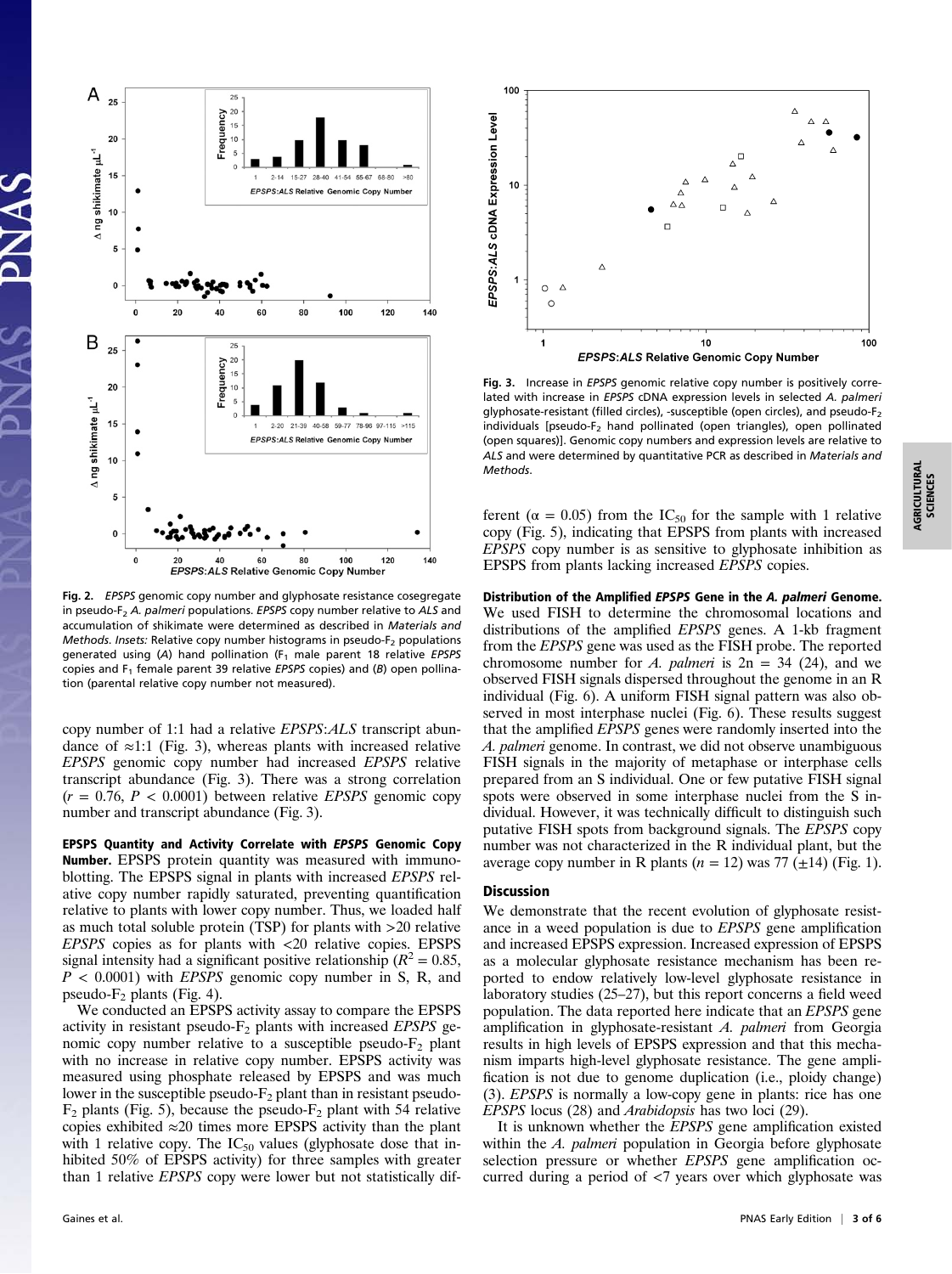

Fig. 4. EPSPS protein levels in glyphosate-susceptible (S), glyphosateresistant (R), and pseudo- $F_2$  A. palmeri plants are correlated with relative EPSPS genomic copy number. Top: Regression of normalized EPSPS quantity on increase in relative EPSPS genomic copy number; open circles: S; filled circles: R; open triangles:  $F_2$ . Bottom: Samples with <20 relative EPSPS copies had 30 μg TSP loaded per lane, and samples with >20 relative EPSPS copies had 15 μg TSP loaded per lane. Increase in relative EPSPS genomic copy number is indicated above each sample lane.

repeatedly applied. Interesting future questions include whether other loci are duplicated and whether this A. palmeri biotype carries a genetic trait that endows high levels of gene amplification without an increase in chromosome number. FISH analysis revealed that the amplified EPSPS genes were dispersed throughout the genome. Lack of large tandem arrays of the EPSPS gene suggests that the amplification is not due to unequal crossing-over or rolling circle replication–based mechanisms. The high number of copies and their location throughout the genome suggest that the amplification could have originated via a transposon- or RNA-mediated mechanism, followed by selection of a highly amplified individual from the population. Most transposons in plant genomes are inactive but may be activated by various conditions, including abiotic stress (30). Therefore, a testable hypothesis is that the original EPSPS locus was associated with a mobile genetic element that activated and amplified the EPSPS gene.

The most common glyphosate resistance mechanism selected in plant cell culture is increased EPSPS activity, typically due to gene amplification (12). There is evidence for enhanced EPSPS expression in glyphosate-resistant weeds, but no previous evidence for EPSPS gene amplification. Two- to threefold elevated EPSPS expression and enzyme activity were found in glyphosate-resistant L. rigidum, and EPSPS from glyphosate-resistant and -susceptible plants were equally sensitive to glyphosate (31). However, the elevated expression was not due to gene amplification because EPSPS gene copy number in L. rigidum was examined using DNA blot hybridizations and glyphosate-resistant lines did not have increased *EPSPS* gene copy number in comparison with glyphosate-susceptible lines. In glyphosate-resistant biotypes of C. canadensis and C. bonariensis, basal EPSPS mRNA levels were double the levels in susceptible biotypes, but the resistant biotypes also had reduced glyphosate translocation (32, 33).

In our studies of a segregating A. palmeri pseudo- $F_2$  population, increasing EPSPS gene copy number correlated with increased EPSPS mRNA, increased EPSPS protein activity, and glyphosate resistance. The higher quantity of EPSPS in glyphosateresistant pseudo- $F_2$  plants was equally sensitive to glyphosate in-



Fig. 5. Increased EPSPS enzyme activity is positively correlated with EPSPS relative genomic copy number in four pseudo-F<sub>2</sub> A. palmeri plants. Glyphosate inhibition assays were normalized for TSP quantity. Data points are means and standard errors of three replications. Filled circles: 54 relative EPSPS copies,  $IC_{50}$  (glyphosate concentration that reduced enzyme activity by  $50\%) = 22 \mu$ M; open circles: 39 relative copies, IC<sub>50</sub> = 15 μM; filled triangles: 8 relative copies,  $IC_{50} = 36 \mu M$ ; open triangles: 1 relative copy,  $IC_{50} = 66 \mu M$ .

hibition as EPSPS from glyphosate-susceptible pseudo- $F_2$  plants, in contrast with E. indica, in which the  $IC_{50}$  for glyphosate-resistant lines with a Pro106 mutation was 5-fold higher than in S lines (17).

EPSPS protein levels and activity both increased as the number of EPSPS genomic copies increased. Therefore, the effect of additional EPSPS copies is additive, and additional copies confer higher levels of resistance. We measured the resistance phenotype with 250 μM glyphosate in an in vivo leaf disk assay, and this dose did not induce shikimate accumulation in most individuals with EPSPS gene amplification. This result should not be interpreted to indicate that plants with a 20-fold increase in copy number are as resistant as plants with a 60- or 100-fold increase in copy number. EPSPS activity can be reduced to nearly zero in plants with increased copy number, but the dose required to eliminate EPSPS activity increases with increasing copy number, indicating that additional EPSPS gene copies have an additive effect in conferring resistance.

The stability of EPSPS gene amplification in A. palmeri is unknown, because the extent of EPSPS gene amplification varied greatly in plants from the R field population. Additionally, one individual in an A. palmeri pseudo- $F_2$  had a higher relative EPSPS copy number than the sum of the relative copy number from both parents, indicating that additional copies may be gained during recombination. Even if the EPSPS gene amplification is unstable during sexual recombination, apomixis may occur in A. palmeri (34), which could function to maintain the large amplification in the population. Further contributing to the dynamics of EPSPS copy number, its amplification and increased expression could have a fitness penalty in the resistant biotype in the absence of glyphosate selection (35).

Although not previously reported in naturally occurring plant populations, large gene amplifications that confer resistance to xenobiotic compounds have occurred in other organisms. Large tandem gene amplifications of metabolic genes confer insecticide resistance in *Culex* mosquitoes and *Myzus* aphids (36, 37). Organophosphate-resistant mosquitoes had ≈80-fold more copies of esterase genes than susceptible mosquitoes (37). Resistance to methotrexate in mammalian cancer cells is due to overproduction of the target enzyme, dihydrofolate reductase, from gene amplification (38). This adaptation occurred during step-wise selection with increasing methotrexate doses and resulted in gene amplification and overproduction of normal dihydrofolate reductase.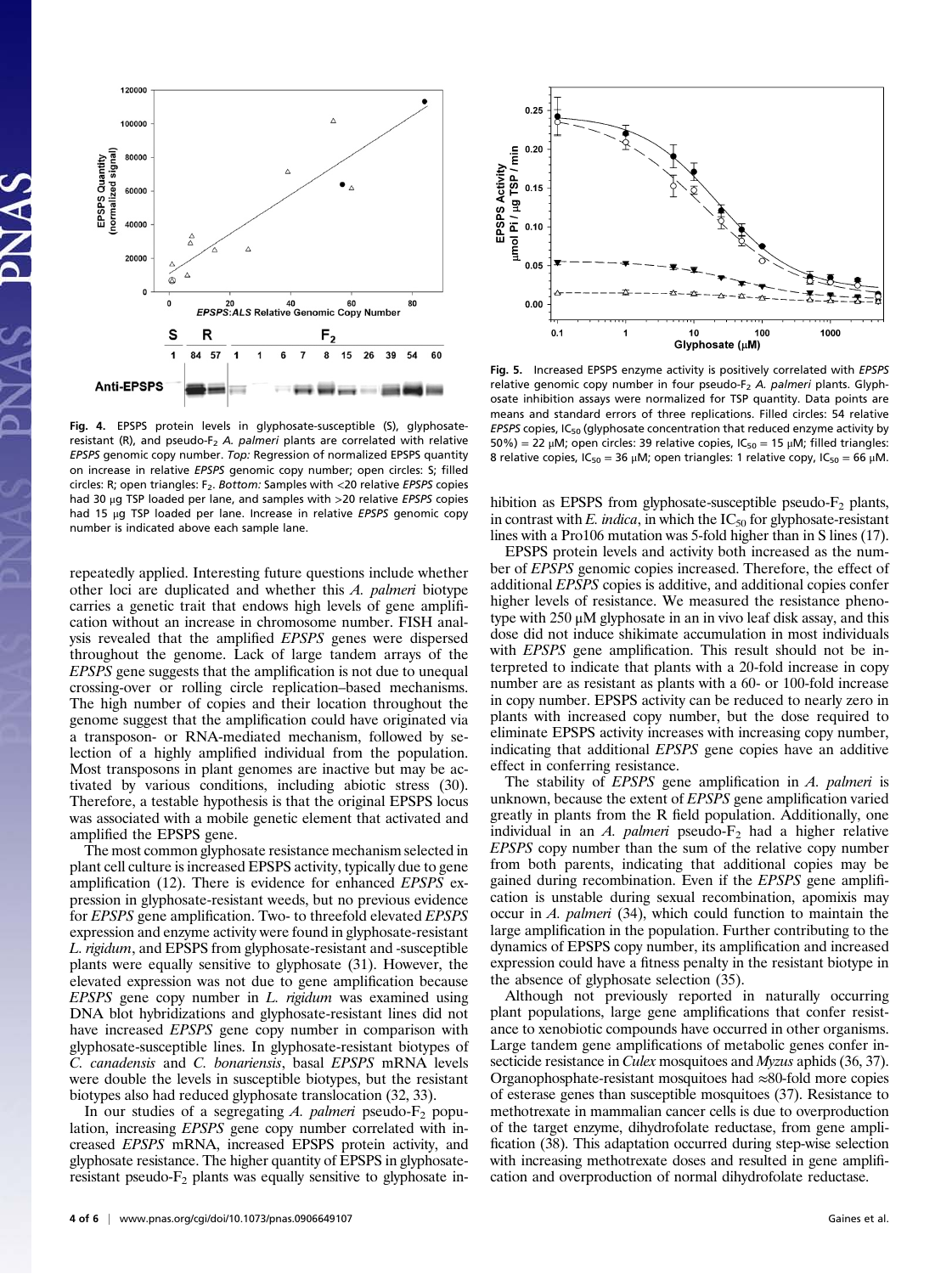AGRICULTURAL SCIENCES

**AGRICULTURAL**<br>SCIENCES



Fig. 6. FISH mapping in an A. palmeri glyphosate-resistant individual. (A) Somatic metaphase chromosomes of glyphosateresistant A. palmeri. (B) FISH signals from the EPSPS gene probe. (C) Merged image from A and B. Dispersed signals can be observed on every chromosome. (D) An interphase nucleus of glyphosate-resistant A. palmeri. (E) FISH signals from the EPSPS gene probe. (F) Merged image from D and E. (Scale bars, 5  $\mu$ m.)

Our data demonstrate that glyphosate resistance in a GeorgiaA. palmeri population is due to many-fold amplification of the EPSPS gene on multiple chromosomes. This occurrence of gene amplification as an herbicide resistance mechanism was observed in a naturally occurring weed population. It remains to be seen whether the same mechanism exists in other glyphosate-resistant *A. palmeri* populations or in other glyphosate-resistant species. The occurrence of the *EPSPS* gene amplification in *A. palmeri* raises many questions about how the amplification occurred initially and has been subsequently maintained, including the frequency of other gene amplifications across the genome and the role of this process in the evolution of A. palmeri as an economically damaging weed with a history of multiple herbicide resistance traits.

## Materials and Methods

Plant Material and Genetic Populations. Seeds of R A. palmeri were collected from a field site in Macon County, Georgia (3), whereas seeds of a known S A. palmeri population were collected from the University of Georgia Ponder Farm Research Station. Seeds of R and S were germinated and transplanted into large pots for growth in a greenhouse. The resistance phenotype of each plant was confirmed using an in vivo leaf disk assay (39). Each plant was covered with pollination bags before flowering. R males were placed next to S females to create an  $F_1$  generation (S/R). Plants were shaken daily to ensure adequate pollination.

Seeds from the S female plants were stored at 4°C for 2 months, then germinated and grown to the four-leaf stage. These S/R  $F_1$  plants were sprayed with a low rate (0.4 kg ae ha<sup>-1</sup>) of formulated glyphosate (potassium salt, Roundup Weather Max, Monsanto) to select for heterozygous resistant progeny, because apomixis may occur in A, palmeri (34). One R  $F_1$ male was selected for hand crossing to one R  $F_1$  female to generate a handpollinated pseudo-F<sub>2</sub> through half-sibling mating. Both parents of the handpollinated pseudo-F<sub>2</sub> were sampled for DNA extraction (see below). Pollination bags were placed over female inflorescences before emergence, and pollen from the resistant male was applied by hand daily for 2 weeks. An open-pollinated pseudo-F<sub>2</sub> population was generated by placing different R female and male half-siblings from the S/R  $F_1$  next to each other in the greenhouse. Seeds from female plants were stored at 4°C for 2 months.

EPSPS cDNA Sequencing. The EPSPS sequence from A. tuberculatus (FJ869880) was obtained by 5' and 3' RACE (40) and used to design primers for A. palmeri EPSPS. The following primer sets were used to amplify overlapping fragments of the central, 5', and 3' regions, respectively, of the EPSPS gene from resistant and susceptible cDNA: EPSF1 (5′-ATGTTGGACGCTCTCAGAACTCTTGGT-3′) EPSR1 (5′-GTCATAAGTTTCAATGGCGGTGG-3′); EPSF5 (5′-GCCAAGAACA-CAAAGCGAAATTCAGAG-3′) × EPSR5 (5′-TCTTTACCAACAGGAAACA-GACCACCAC-3′); and EPSF6 (5′-CAGGGAATCATCTGGAAGGAAACATTTG-3′) × EPSR6 (5′- CTATTAGTCTCAAATCAAAACCTTCGGCG-3′). PCRs contained 1 μL cDNA; 400 nM each of forward and reverse primers; 0.2 mM each of dATP, dCTP, dGTP, and dTTP; 1.5 mM MgCl<sub>2</sub>; and 1 U of high-fidelity Taq polymerase (Invitrogen) with a  $1 \times$  concentration of supplied buffer in a final volume of 25 μL. The thermoprofile included 5 min at 94°C followed by 30 cycles of 1 min at 94°C, 1 min at 58°C, and 1 min at 72°C, with a final extension of 10 min at 72°C. The EPSF1  $\times$  EPSR1 PCR product contained the Pro106 codon. Seven R individuals and two S individuals were used. The EPSF1  $\times$  EPSR1 PCR product was ligated into pGEM-T Easy plasmids (Promega). Plasmids were transformed into Escherichia coli cells, and transformed cells were cultured overnight in liquid LB media. Plasmids from six clones of each individual were isolated for Sanger sequencing using the M13F and M13R primers. EPSF5  $\times$  EPSR5 and EPSF6  $\times$ EPSR6 PCR products were isolated by gel electrophoresis for direct sequencing. Consensus sequences for each biotype were assembled using Lasergene v. 7.0 SeqMan (DNASTAR). Multiple sequence alignments of plant EPSPS, including selected accessions from GenBank, A. tuberculatus, and both A. palmeri biotypes were constructed using ClustalW2 (European Bioinformatics Institute).

Effect of Glyphosate on EPSPS cDNA and Shikimate Levels. Seeds from the R and S populations were germinated in small pots and grown to the four-leaf stage. Five plants each of R and S were sampled for one 4-mm leaf disk for in vivo measurement of background absorbance in a leaf disk shikimate assay (39) and one leaf disk for RNA extraction (see below). Four plants each of R and S were then treated with 0.4 kg ae ha<sup>-1</sup> glyphosate, and one plant of each was treated with water. At 8 HAT, all plants were again sampled for one leaf disk for shikimate measurement and one leaf disk for RNA extraction, to measure EPSPS cDNA expression level (see below). The 8 HAT leaf disk samples were taken from both sides of the midvein at the base of the leaf, and the 0 HAT leaf disk samples were taken distal to the 8 HAT location. The experiment was conducted twice.

EPSPS Gene Copy Number. Seeds from the hand-pollinated and open-pollinated pseudo-F<sub>2</sub> populations, along with R and S seeds, were germinated and grown in small pots. Fifty-four plants of each pseudo-F<sub>2</sub> and 12 plants each of R and S were grown to the four-leaf stage. One leaf of each plant was used for an in vivo leaf disk shikimate accumulation assay (39) with glyphosate concentrations of 0 and 250  $\mu$ M in 10 mM ammonium phosphate buffer. A shikimate standard curve was used to calculate the ng shikimate  $\mu$ L<sup>-1</sup> accumulation above the background level. Each plant was assayed in duplicate. One leaf from each plant was sampled for genomic DNA extraction and one leaf for RNA extraction for subsequent measurement of genomic EPSPS copy number and EPSPS cDNA expression level (see below).

DNA and RNA Extraction and cDNA Synthesis. Tissue samples were immediately frozen in liquid nitrogen, ground in a 1.5-mL microcentrifuge tube, and stored at −80°C. Genomic DNA was extracted using the Qiagen DNEasy Plant Mini Kit (Qiagen), quantified using a NanoDrop spectrophotometer (Thermo Scientific), and checked for quality by gel electrophoresis. DNA concentrations were adjusted to 1 ng μL<sup>-1</sup> in sterile HPLC grade water. RNA was extracted using TRIzol reagent (Invitrogen), dissolved in sterile HPLC water, quantified using a NanoDrop spectrophotometer, and checked for quality and integrity by gel electrophoresis.

A. palmeri RNA (200 ng for time course treatments and 700 ng from each of 20 pseudo-F<sub>2</sub> individuals) was used for cDNA synthesis with oligo-DT primers and the Verso cDNA kit (Thermo Scientific). This kit includes a DNase treatment. Final cDNA volume was 20 μL.

Quantitative PCR. Quantitative real-time PCR was used to measure EPSPS genomic copy number relative to ALS and cDNA expression level of EPSPS